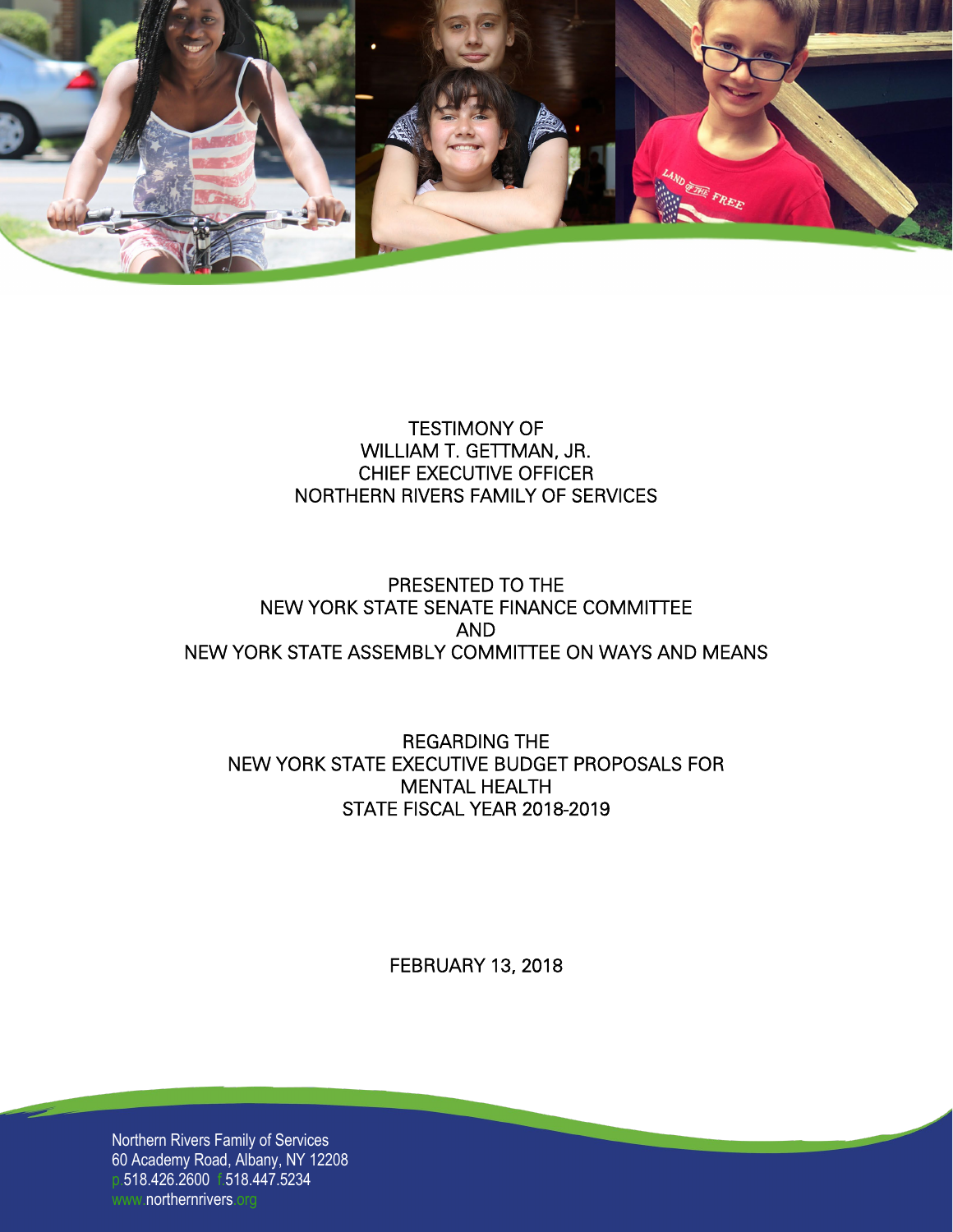## **SUMMARY OF RECOMMENDATIONS**

### **1. Invest in Not-for-Profit Workforce**

- Support State agency appropriations for worker level funding.
- Support cost-of-living increases for not-for-profit agencies to allow for the funding of salary and fringe benefits increases.
- Support the principals of fair and equitable rate setting for all non profit mental health, substance abuse, child welfare agencies and 853 schools (including an increase to the state issued rates for 2018–19).
- Support a \$1 million investment to create opportunities for our workforce to attain higher education. The child welfare workforce provides stability, trust, and confidence to the children and youth in our care who have often experienced profound trauma during their lifetime. We support the COFCCA Cares policy, which includes:
	- o \$500,000 for the New York State Child Welfare Worker Incentive Scholarship to provide current employees a scholarship to obtain a degree that would enhance their ability to work in such agencies and continue to work full-time in the child welfare field for five years after receiving their degree.
	- o \$500,000 for the New York State Child Welfare Worker Loan Forgiveness Incentive Program to encourage recent college graduates or incentivize current employees to pursue careers in the not-for-profit child welfare sector in New York State by providing loan forgiveness awards if they agree to work full-time in the field for five years.
- Support a \$15 million appropriation to fortify the capital needs of foster care.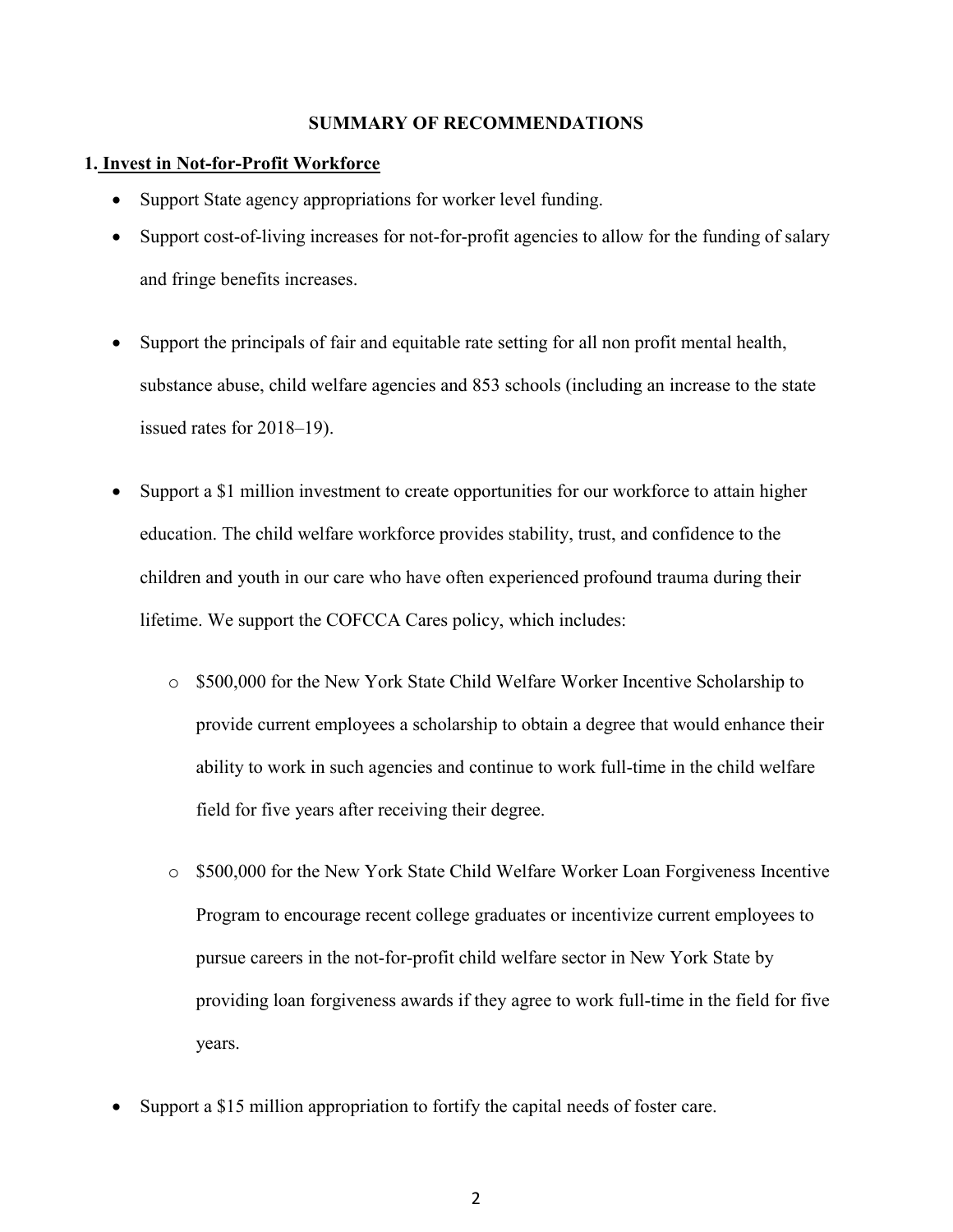• We are very supportive of other ideas regarding workforce whether through credentialing, tuition reimbursement, career ladders and other ideas that will insure the recruitment and

retention of quality staffs.

# **2. Reinstate Children's Services Transition to Managed Care and Expanded State Services Under Medicaid**

• Reinstate the previous policy position to support voluntary foster care agencies in their efforts to transition youth from Medicaid fee-for-service to managed care and the expansion of expanded state services under Medicaid as previously planned

# **3. Strengthen Mental Health Education in Schools**

We recommend funding for one million dollars to be able to create a School Mental Health Education Resource Center.

# **4. Continue Juvenile Justice Reform**

- Continue innovation and reform of the State's Juvenile Justice System.
- Support the Raise the Age recommendations to support development of an implementation and resource plan to treat young people in a manner that promotes long-term youth development and public safety.

# **5. Assess the Impact of the Justice Center for the Protection of People with Special Needs**

- Identify areas and ways to improve client safety, worker retention, and public faith.
- Review of the legislation and its impacts upon client safety and protection, and worker retention.

## **6. Reinvestment**

• We urge the legislature to support the proposed closure of the 100 psychiatric beds and insuring that this funding is reinvested into community support

# **7. Support and Expansion of Recovery Schools**

• We recommend expansion of the Recovery School Program to meet the educational, substance abuse and mental health needs of young persons fighting the impact of the substance abuse.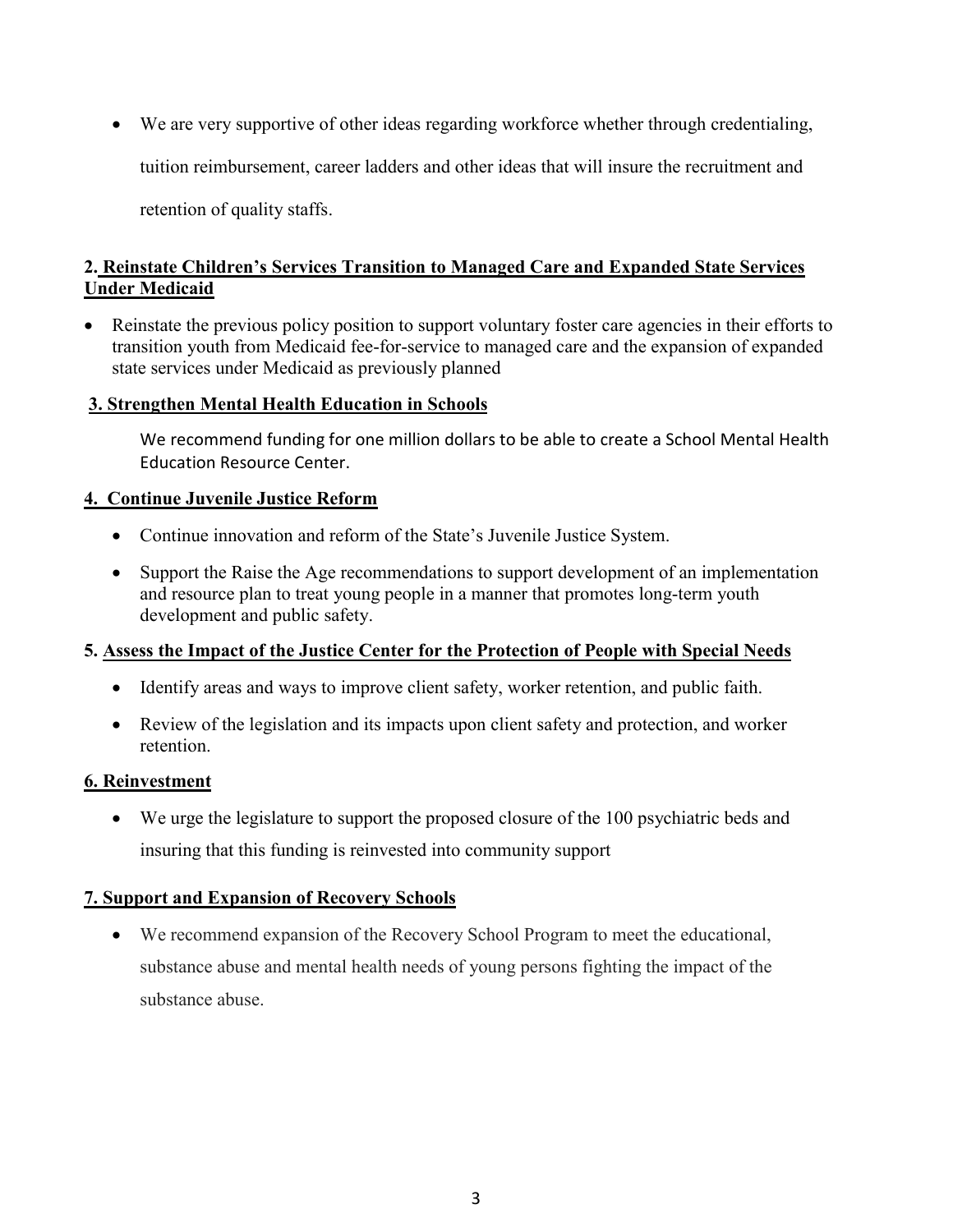Good afternoon. My name is William Gettman and I am the CEO of Northern Rivers Family of Services located in Capital District.

## **About Northern Rivers Family of Services**

[Northern Rivers Family of Services](http://www.northernrivers.org/) was established in 2012 through affiliation with longstanding family services agencies **Parsons Child & Family Center and Northeast Parent & Child Society**. Together, the 1,300-strong workforce of Northern Rivers and affiliates serve more than 14,000 children and families in 40 counties each year, with \$85 million invested through more than 70 social services programs. Northern Rivers builds a strong, successful, and healthy future for our children, families, and communities through quality services, collaboration and innovative leadership. Our program areas include:

- Residential and community-based child welfare programing including foster care, preventive service, postadoption services, and evidence-based home visiting programs;
- Educational services for 400 students including early learn Pre-K and Head Start as well as accredited middle–high school 853 schools;
- Community-based mental health and crisis services programs for children and adults including mobile crisis, school-based services, and licensed clinic programs;
- Community-based waiver programs for children and adults including health home services.

I would like to thank Chairwomen Helene E. Weinstein and Chairwomen Young and members of the Assembly Ways and Means and Senate Finance Committees for this opportunity to testify on the Governor's Executive Budget for State Fiscal Year 2018-2019. Also, we thank our Mental Hygiene Committee Chairs, Assemblymember Gunther and Senator Ortt, who have been wonderful advocates for our cause as have all the committee members.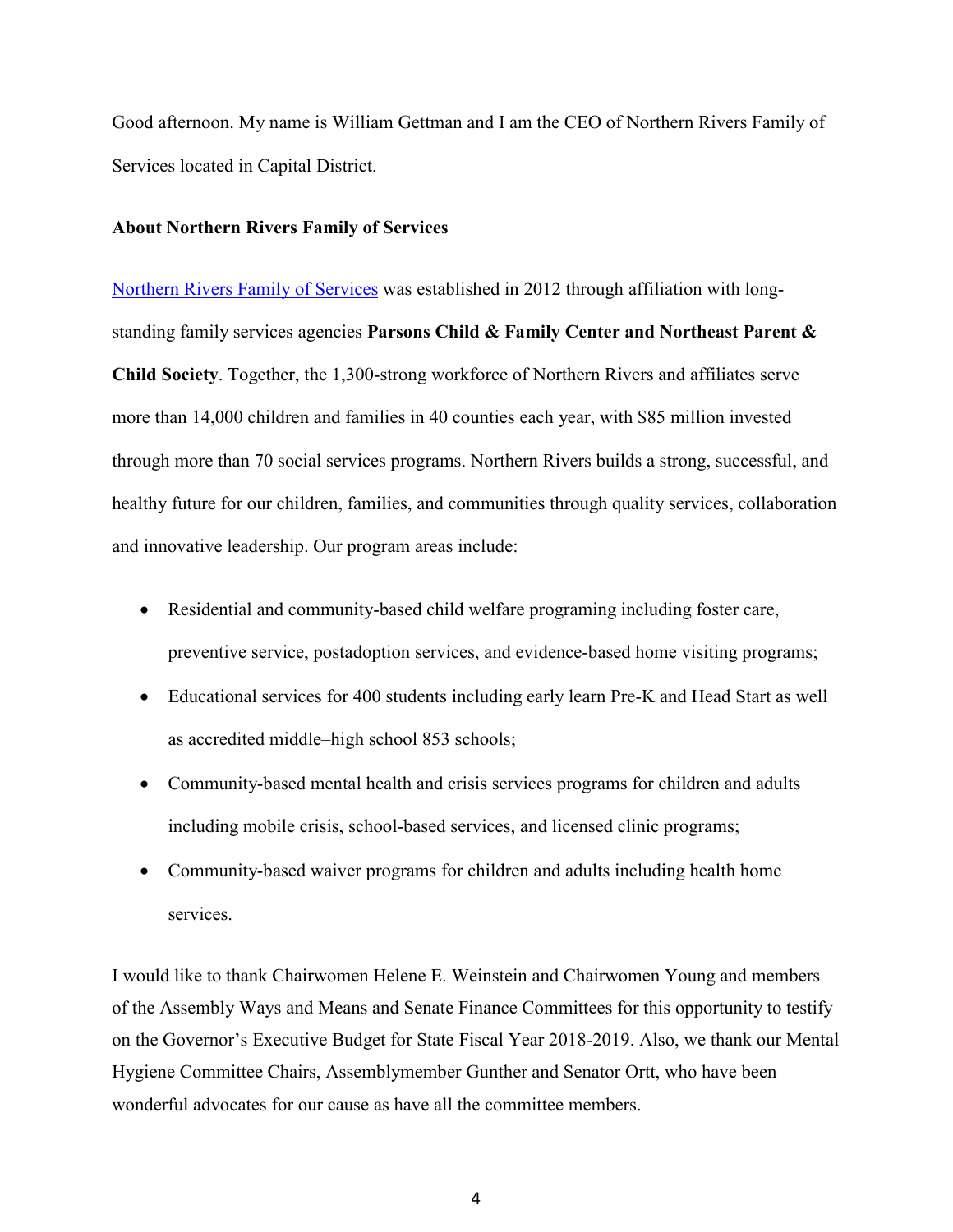# *[The budget is not just a collection of numbers, but an expression of our](https://www.brainyquote.com/quotes/jacob_lew_442942)  [values and aspirations.](https://www.brainyquote.com/quotes/jacob_lew_442942)*

Governor Cuomo's has proposed a \$168.2 billion Executive Budget to deal with our State's needs and priorities including closure of a 4.4 billion-dollar deficit, managing the impacts of the federal proposals, improving the infrastructure, increasing county and education efficiency, and creating economic gains across NYS.

While Northern Rivers Family of Services is grateful for many of the measures the Governor and the Legislature have taken over the past few years to stabilize the State's economy and help to build a better New York **, more needs to be accomplished to make New York State a great place to live, raise a family, and operate a business. Specifically we must make adjustments to the proposed Executive Budget to support the mental health and substance abuse services sector and the children, adults and families we serve each day. The current budget must be more focused on the needs and values of family and child centered set of priroities.**

We all understand the challenges we face today. Economic challenges are forcing critical conversations and new approaches to innovation at the state, local, and not-for-profit sector level. These conversations and innovative approaches can help us meet the complex needs of families and children and achieve improved outcomes.

The Governor's Executive Budget takes some steps to improve the lives of children such as maintaining preventive services funding for at-risk families, expanding homeless housing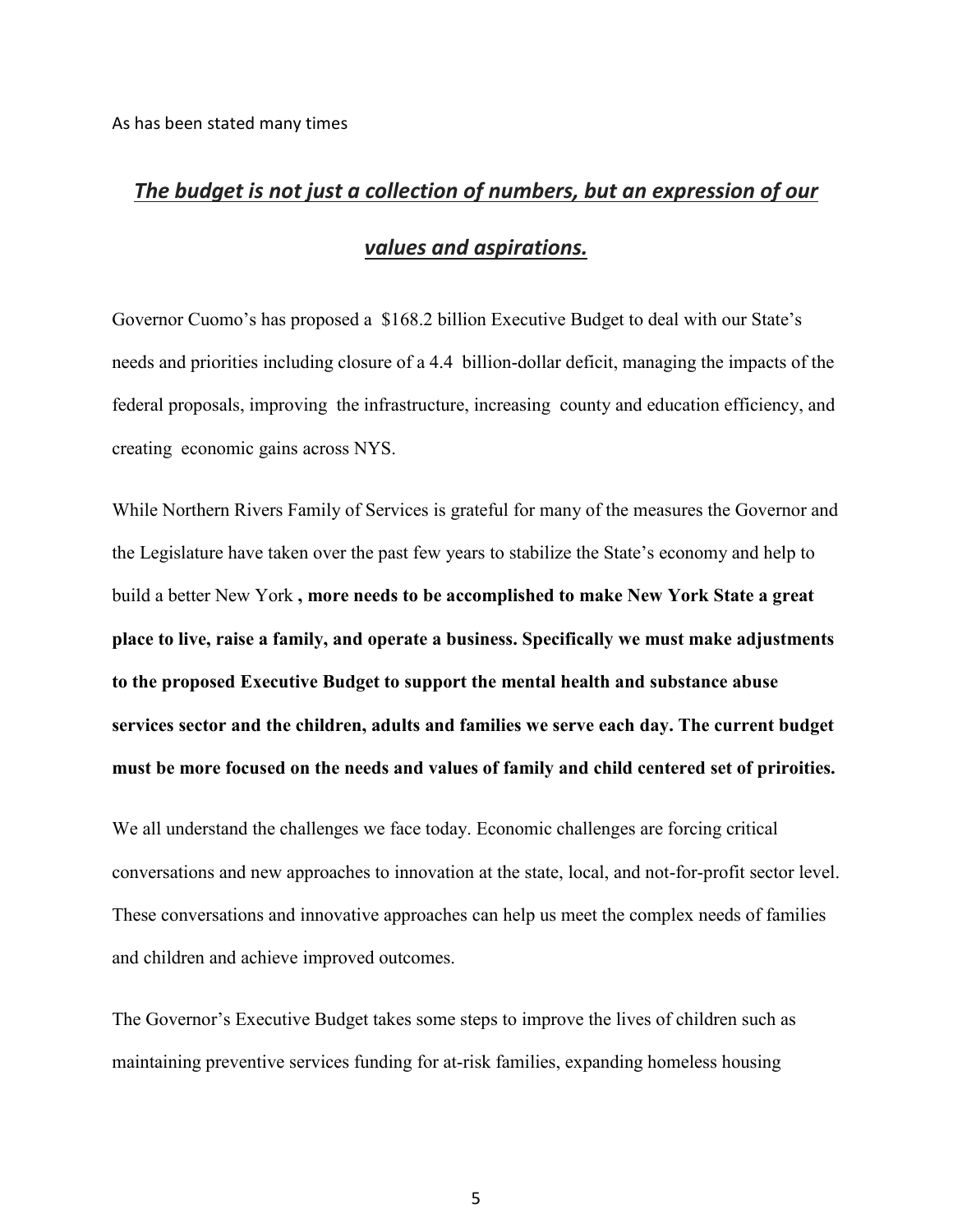programs, increased support for education and Pre-K education on a statewide basis, implementing managed care for adults and continuing to reform the juvenile justice system.

Following are specific recommendations in regard to the proposed budget.

### **1. Invest in Not-for-Profit Workforce**

New York's families have faced many challenges in the past seven years: the down economy, joblessness, homelessness, opiate/substance abuse, and violence in already plagued communities. When families are in crisis and children are at risk, New York's network of not-for-profit children and family services providers are on the job. **The men and women in the not-forprofit workforce are Human Services First Responders for at-risk and vulnerable families, children, and individuals.**

Throughout the state, not-for-profit human services and not-for-profit child welfare agencies respond to family crises around the clock, and our workers are not immune from the trauma that affects victims. They too are under stress. The expectations are unrelenting. We must support these front line workers who play critical first responder type roles when a family is in crisis.

New York's not-for-profit workforce is not only hard working but also an economic engine. Across New York State, 1 in 7 workers is employed by a not-for-profit organization. These workers contribute billions to the State's economic health; including the payment of income, sales, and property tax. Beyond the economic impact, the not-for-profit workforce, especially the direct care staff in child welfare, mental health, child care, aging, health, and developmental disability programs care for hundreds of thousand individuals with unique and special mental health, social, health, and physical needs. These consumers, ranging from young children in foster care and daycare settings, to teens and adults served in outpatient clinics, day programs,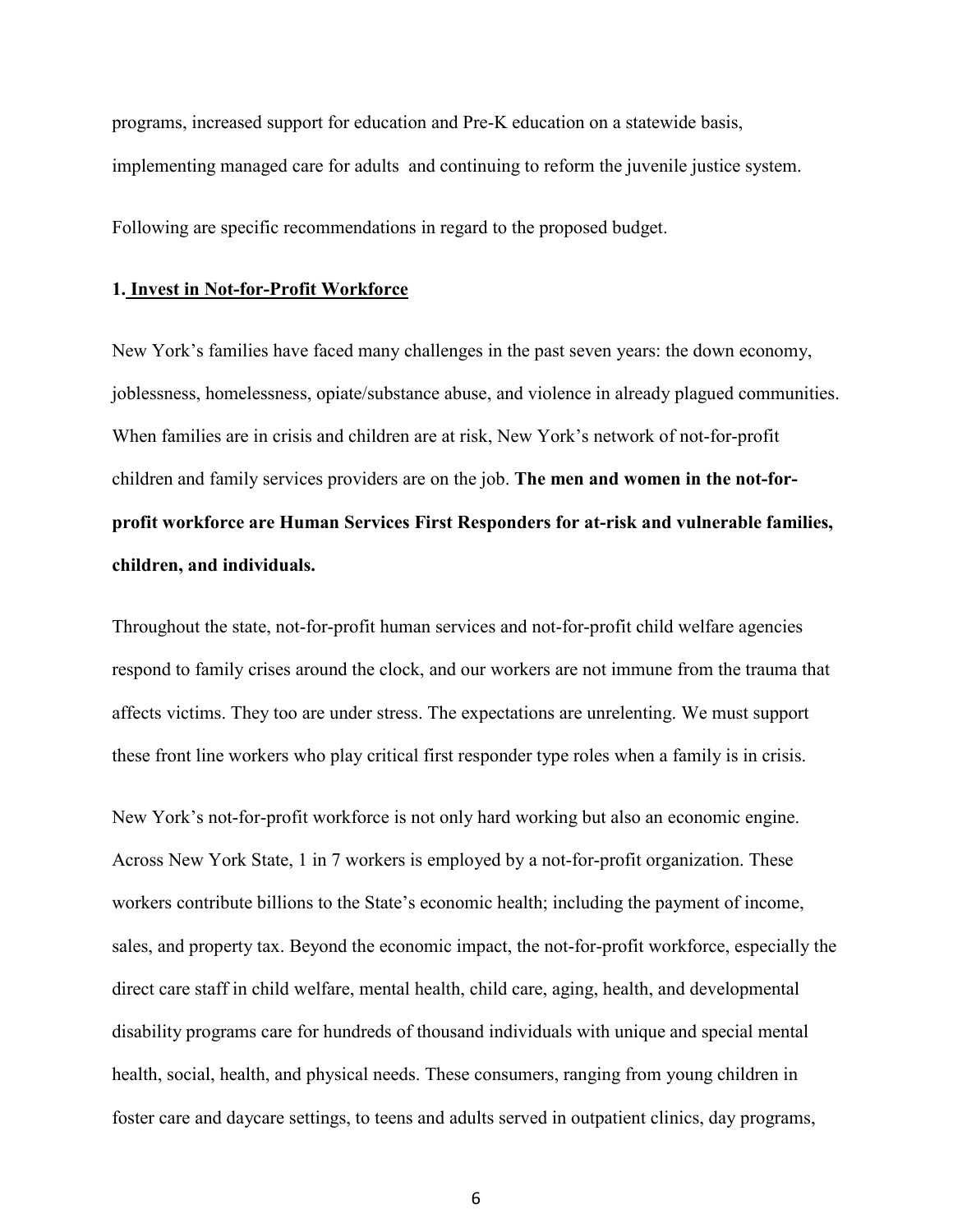and specialized treatment settings often require 24-hour care, intensive supervision, and caring support.

**Today, thousands of job opening exist in the not-for-profit world. Not-for-profit executives report that starting about five years ago they have trouble filling jobs because of the low pay for challenging work, which has historically paid more than the minimum wage**. Upcoming minimum wage increases and growing competition from other employers are expected to make recruiting and retaining staff even more challenging. In addition turnover rates are increasing, ranging from 25 percent to 44 percent depending on the position.

Through all of your leadership last year, the mental hygiene workforce received greater funding and support then we have had in over a decade. Providing a three and a quarter percent increase for much of our community staff on January  $1<sup>st</sup>$  and April  $1<sup>st</sup>$  responds to the need for a living wage for many of the hardest working people in New York State.

Your commitment and that of Governor Cuomo are greatly appreciated and are a strong step in the living wage fight. That said, it is a significant step, but it **is one step in a staircase of need.** 

**More than ever, we must make the human services workforce a priority. I urge Governor Cuomo and the Legislature to provide workforce increases for the not-for-profit sector. This level of support must include:**

- **State agency appropriations for worker level funding, and**
- **Cost-of-living increases for not-for-profit agencies to allow for the funding of salary and fringe benefits increases.**

**Failure to provide the revenue to pay for the increased wages will result in program closures, reduced client services, and job layoffs.**

7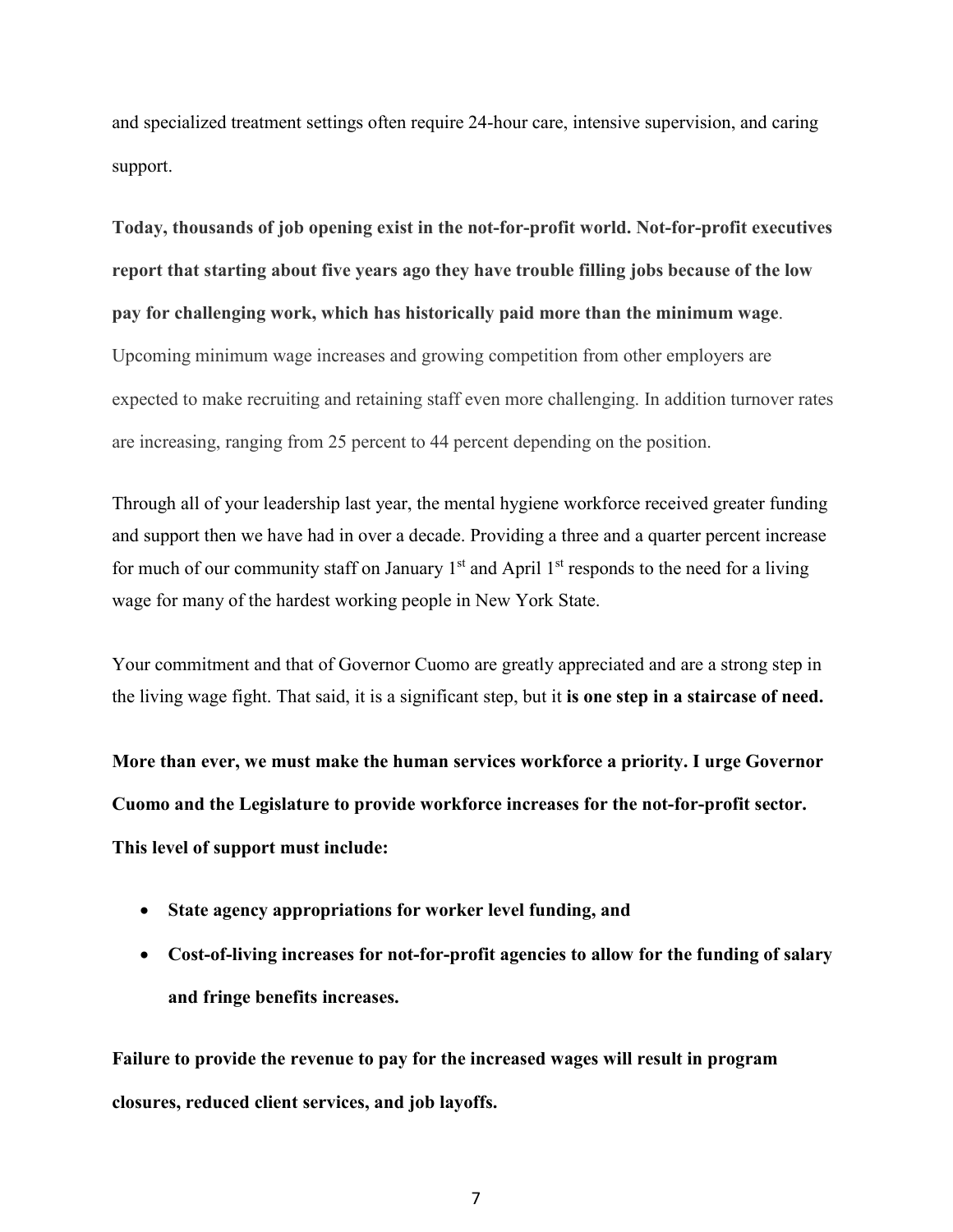We will be serving our vulnerable children, adults, and families for years to come, and we must have a workforce ready for those changes by being fairly compensated, well-trained, and equipped for the challenges that lie ahead. The investment and impact will be good for all of New York State's s citizens and communities and guarantee a brighter future.

Over the past several years, not-for-profit agencies have worked with government on countless new initiatives to reduce costs, focus on outcomes, use of evidence-based practices, and improve quality services. These efforts come in a climate where the rates and contracts our agencies receive are frozen or lowered. These staff, who we expect to do such vital work, are facing staffing cutbacks, frozen salaries, reduced health benefits, and little or no contributions to their pensions. Not-for-profit agencies have always raised funds from private donors to supplement government resources.

A wage increase for these (and all) workers is particularly essential now that the minimum wage for fast-food and tipped workers has been increased, leaving health and human services employers at a significant competitive disadvantage.

The special challenge here is that, in many cases, employers in this sector are not-for-profit organizations funded to care for people through State programs or public contracts. For these not-for-profit employers to be able to cover the wage increase without cutting hours or services, New York State needs to increase rates, fees, and contracts associated with the provision of these services. In addition, an increase in the minimum wage creates a "compression" impact on other staff positions. Any wage increase must reflect the compression impact.

Other workforce actions must also be supported to ensure that the most vulnerable members of our community are prepared for a life of success and self-sufficiency. These proposals include:

8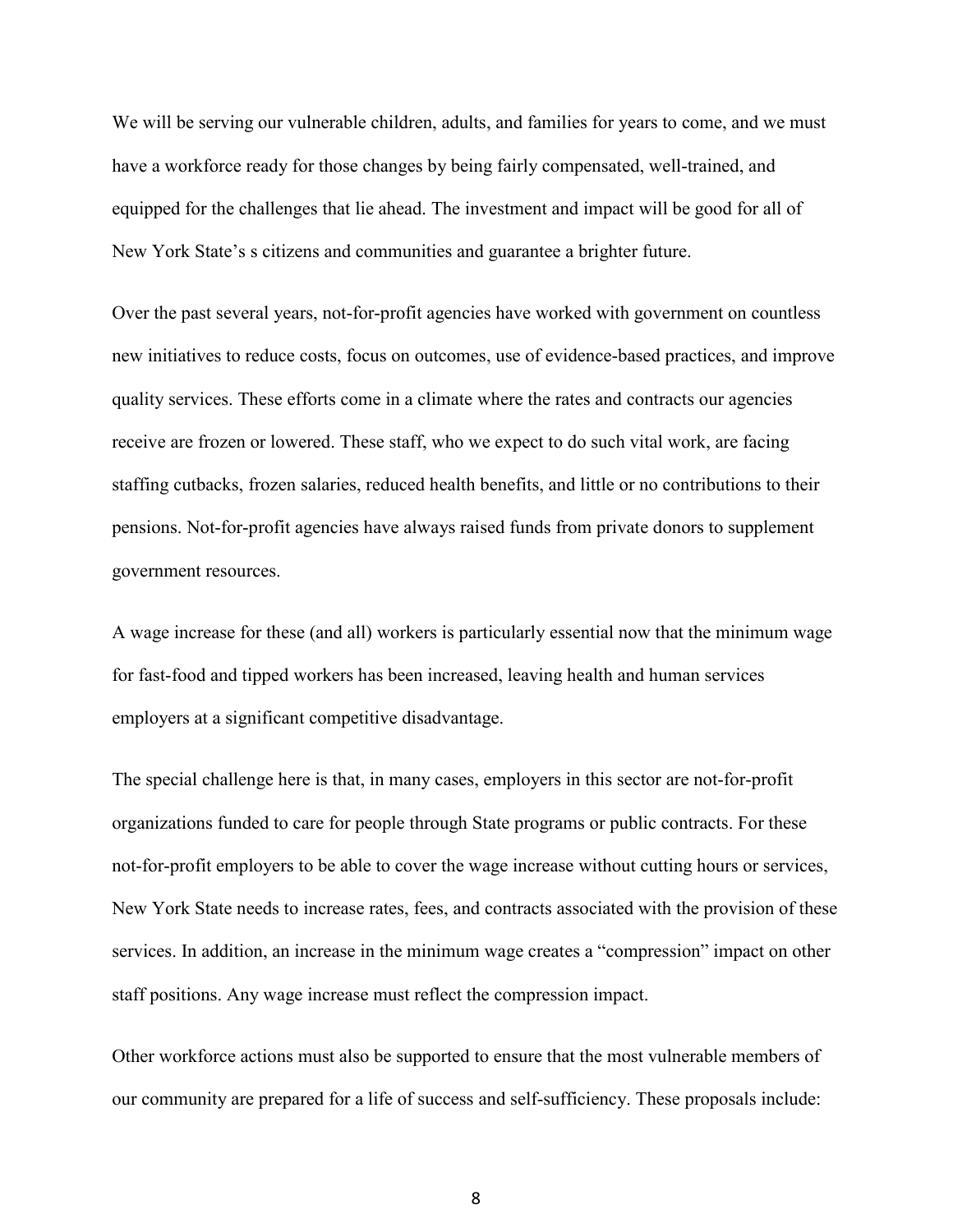- **Support the principals of fair and equitable rate setting for all non profit mental health, substance abuse, child welfare agencies and 853 schools (including an increase to the state issued rates for 2018–19**).
- **Support a \$1 million investment to create opportunities for our workforce to attain higher education**. The child welfare workforce provides stability, trust, and confidence to the children and youth in our care who have often experienced profound trauma during their lifetime. We support the COFCCA Cares policy, which includes:
	- o \$500,000 for the New York State Child Welfare Worker Incentive Scholarship to provide current employees a scholarship to obtain a degree that would enhance their ability to work in such agencies and continue to work full-time in the child welfare field for five years after receiving their degree.
	- o \$500,000 for the New York State Child Welfare Worker Loan Forgiveness Incentive Program to encourage recent college graduates or incentivize current employees to pursue careers in the not-for-profit child welfare sector in New York State by providing loan forgiveness awards if they agree to work full-time in the field for five years.
	- **Support a \$15 million appropriation to fortify the capital needs of foster care.** Due to years of stagnant rates, COFCCA agencies have not been able to financially support
	- **We are very supportive of other ideas regarding workforce whether through credentialing, tuition reimbursement, career ladders and other ideas that will insure the recruitment and retention of quality staffs.** We were pleased that ideas were referenced in the State of the State and we look forward to working with the Executive and the Legislature in insuring a productive and well trained workforce**.**

9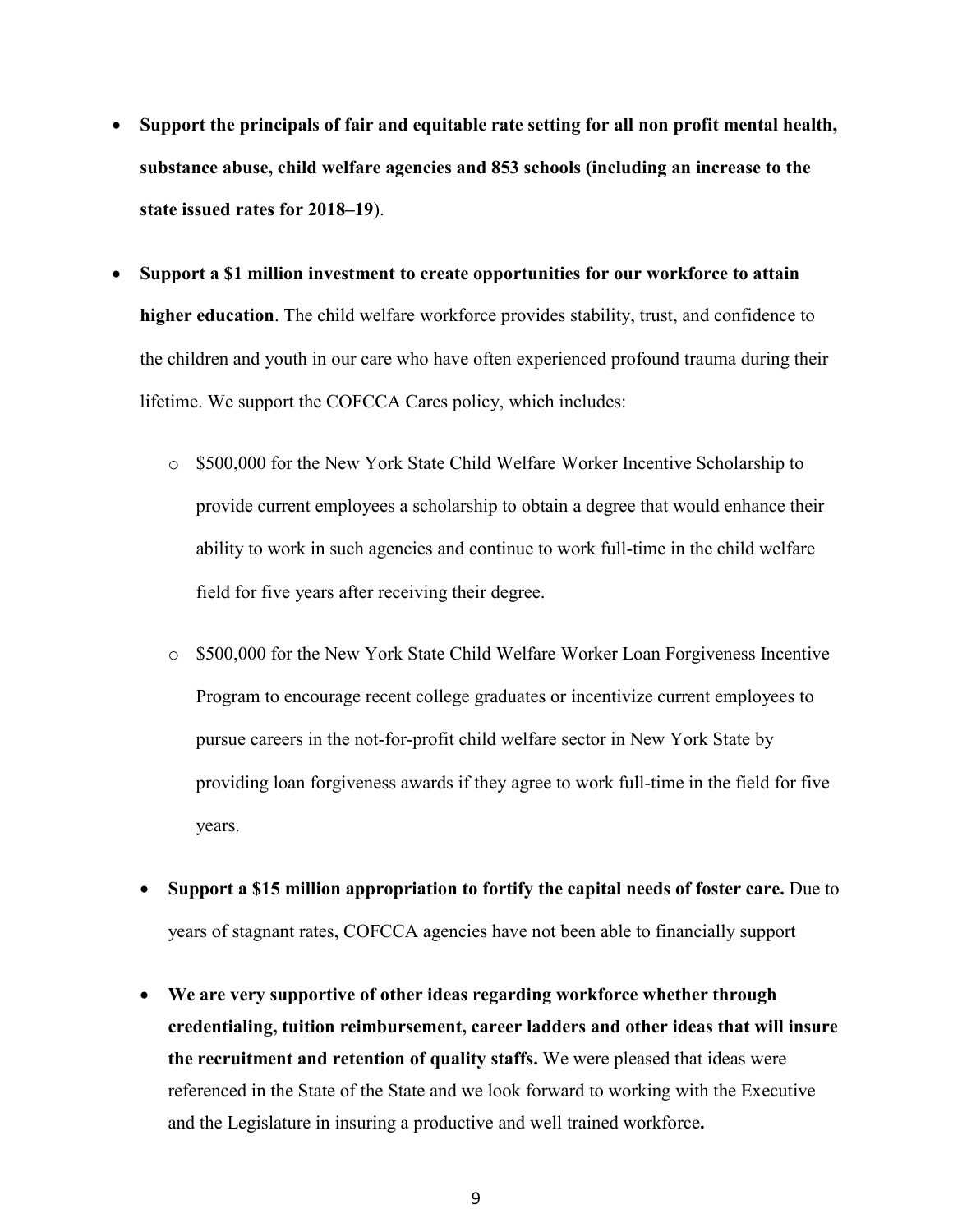## **2. Reinstate Children's Services Transition to Managed Care and Expanded State Services Under Medicaid**

The Governor's previous budgets included transition plans, strategy, and funding to support voluntary foster care agencies in their efforts to transition foster care youth from Medicaid feefor-service to managed care. In addition, the Children's Medicaid Review Team (MRT) proposed implementation of expanded home and community based services (HCBS) in July 2018. The proposed budget does not include this level of support and in fact delays implementation for two years. This delay is not in the best interest of children and their families in need of low cost family centered care.

Agencies have worked for over 5 years to prepare for these needed transitions. In addition, tens of millions dollars of private agency investments in funding for IT upgrades, staff reorganization, and training have made without any hope of reimbursement. To delay the transition for an additional two years amounts to walking away from a commitment to meet the needs of children in an economic and long terms sustainable way.

**We recommend the reinstatement of the previous policy position to support the expansion of expanded state services under Medicaid as previously planned and support voluntary foster care agencies in their efforts to transition youth from Medicaid fee-for-service to managed care.**

## **3. Strengthen Mental Health Education in Schools**

Through your leadership and that of Governor Cuomo, New York became the first State in the nation to provide mandatory mental health education in schools. There has been a dramatic increase in the need for mental health in schools and the ability to teach about mental health at a younger age will help provide young people with the ability to have a greater understanding of mental health and to seek support when necessary. Not only has this been validated by those of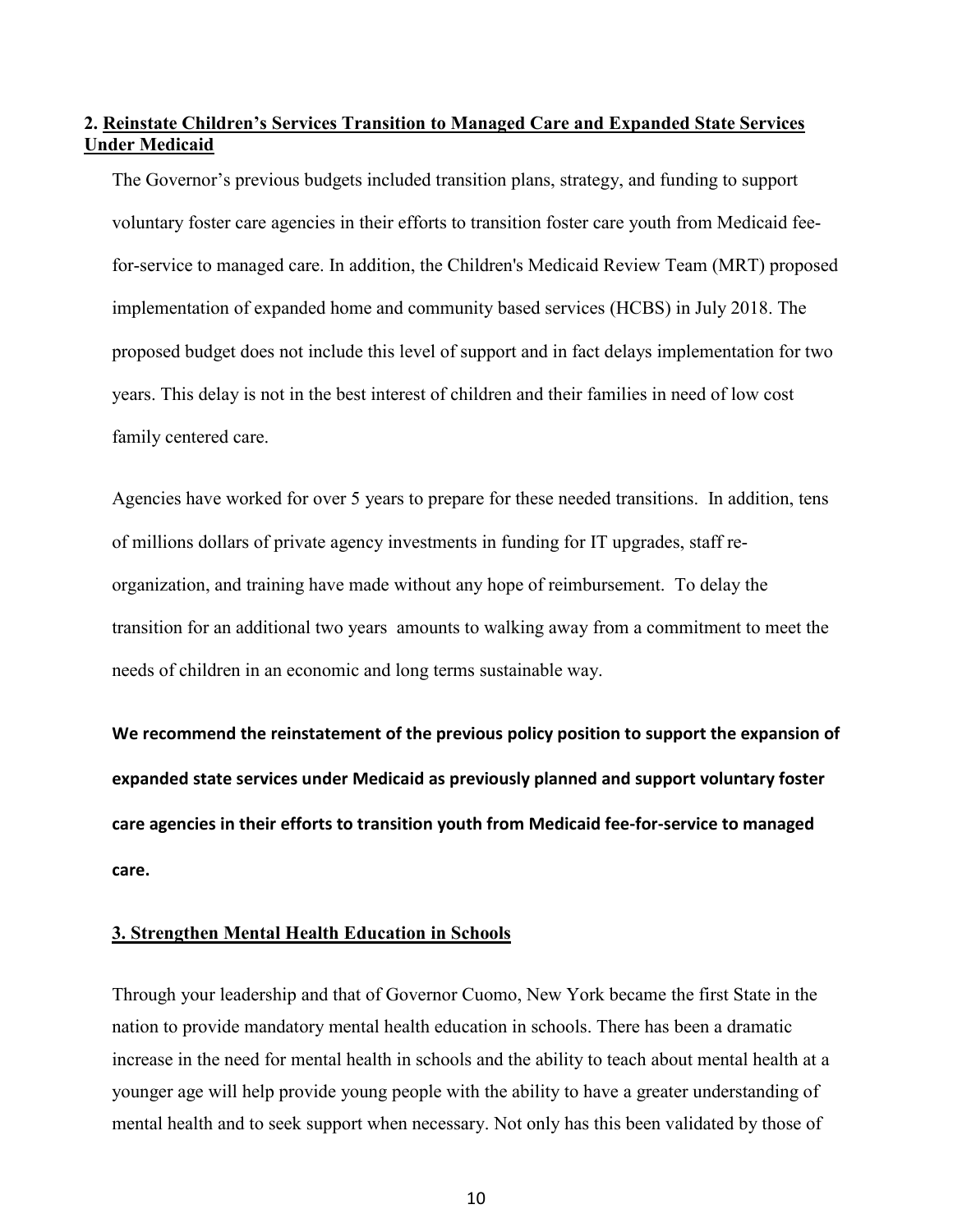us in the mental health community but many of the major statewide educational associations recognize the importance of mental health in schools.

This legislation is being operationalized on July 1 of this year. This is a massive undertaking that involves all parts of the education and mental health systems. As the lead agency that fought for this change, there is a need to provide clarification on what should be taught; how it should be taught; what are the role of teachers, counselors, and parents; and an array of other questions related to the new law.

Though we believe that this legislation will change the course of the future of teaching about mental health in schools, the reality is that there is no funding associated with this new law. This will be a seismic shift in the way that mental health is discussed and taught in schools. New York is leading the way in this change but we don't want to look back years from now and say how could we not have provided necessary funding for this sea change?

**We recommend funding for one million dollars to be able to create a School Mental Health Education Resource Center. This Center would provide phone and web based information to educators and families; referral services; additional updates and resources for interested parties; regularly scheduled regional summits; webinars; in person professional development as well as CTLE credits.**

## **4. Continue Juvenile Justice Reform**

Northern Rivers Family of Services appreciates the Governor's and the Legislature's continued commitment to improving New York's Juvenile Justice System. The past few Executive Budgets have eliminated costly and empty beds; enabled youth placed in nonsecure facilities to be placed closer to home; created a statutory funding mechanism for alternatives to detention and placement programs, and led to the expansion of these more effective and more cost-effective alternatives to detention and incarceration/placement.

**We recommend continued innovation and reform of the State's Juvenile Justice System. We also recommend passage and timely completion of the Raise the Age recommendations**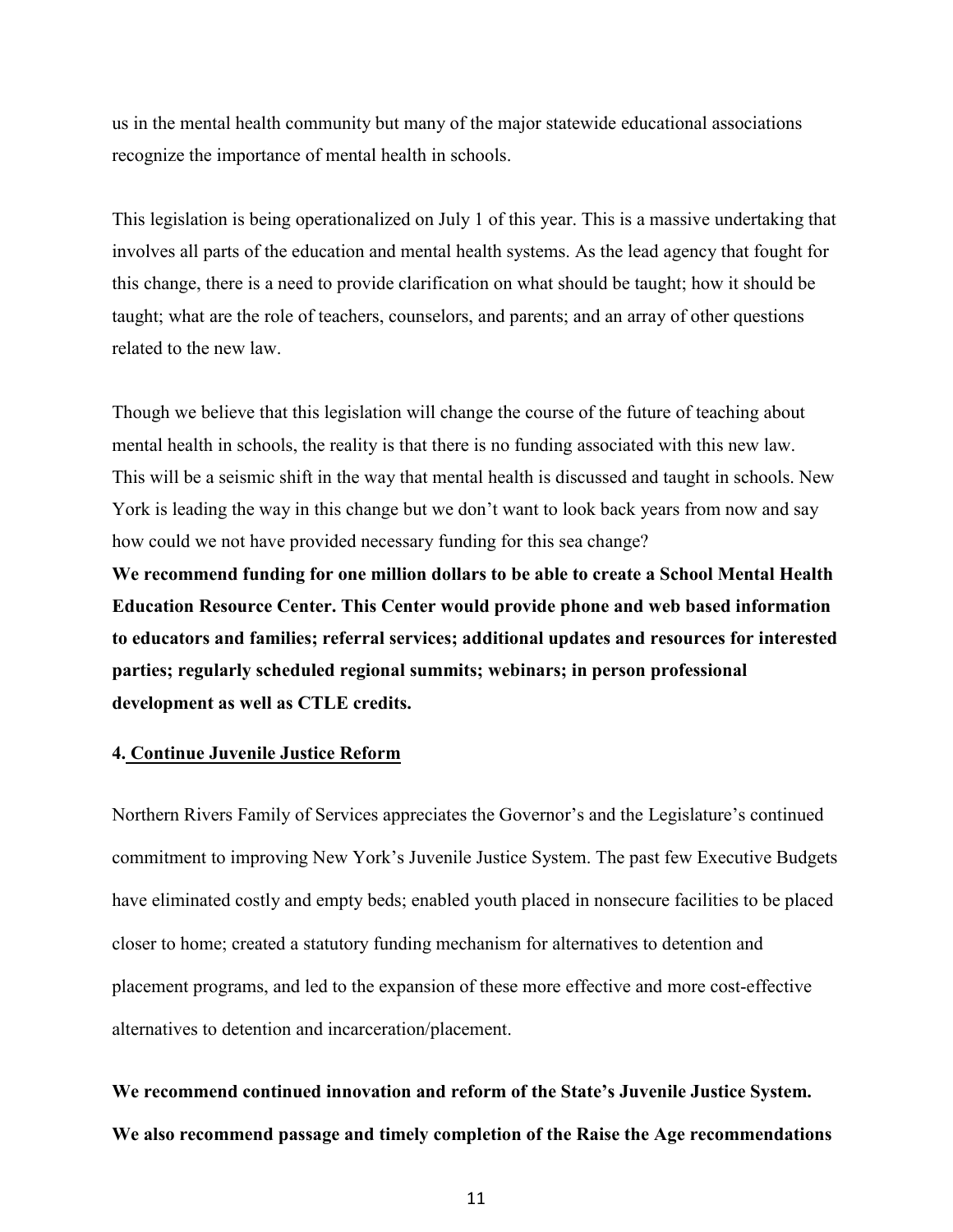**including detailed implementation plans to support the development of an implementation and resource plan to treat young people in a manner that promotes long-term youth development and public safety. In this regard, thoughtful planning at all levels of government and the judiciary and the provider community are needed to ensure that the implementation is successful.**

### **5. Assess the Impact of the Justice Center for the Protection of People with Special Needs**

More than three years ago the Legislature unanimously passed legislation creating the New York State Justice Center for the Protection of People with Special Needs. Since implementation, the Justice Center has played an important role in protecting vulnerable adults and children in licensed and regulated residential and community programs.

From day one, the Justice Center has implemented positive procedures including creating a tollfree number for reporting statewide clearance of prospective employees, establishing the staff exclusion list, implementing statewide training, and cultivating increased provider awareness. With three years of data and trends, mandated reporting is clearly happening and patterns are stable. For example:

- The majority of allegations occur in OPWDD and OMH facilities.
- The substantiation rate is approximately 30 percent to 31 percent.
- Intake reporting and calls have remained stable.
- More than 400 individuals are on the staff exclusion list.
- The majority of allegations and findings are neglect not abuse.

Despite these accomplishments, unintended consequences of the legislation have had an impact on workforce retention and practice and the delivery of services by public and private providers.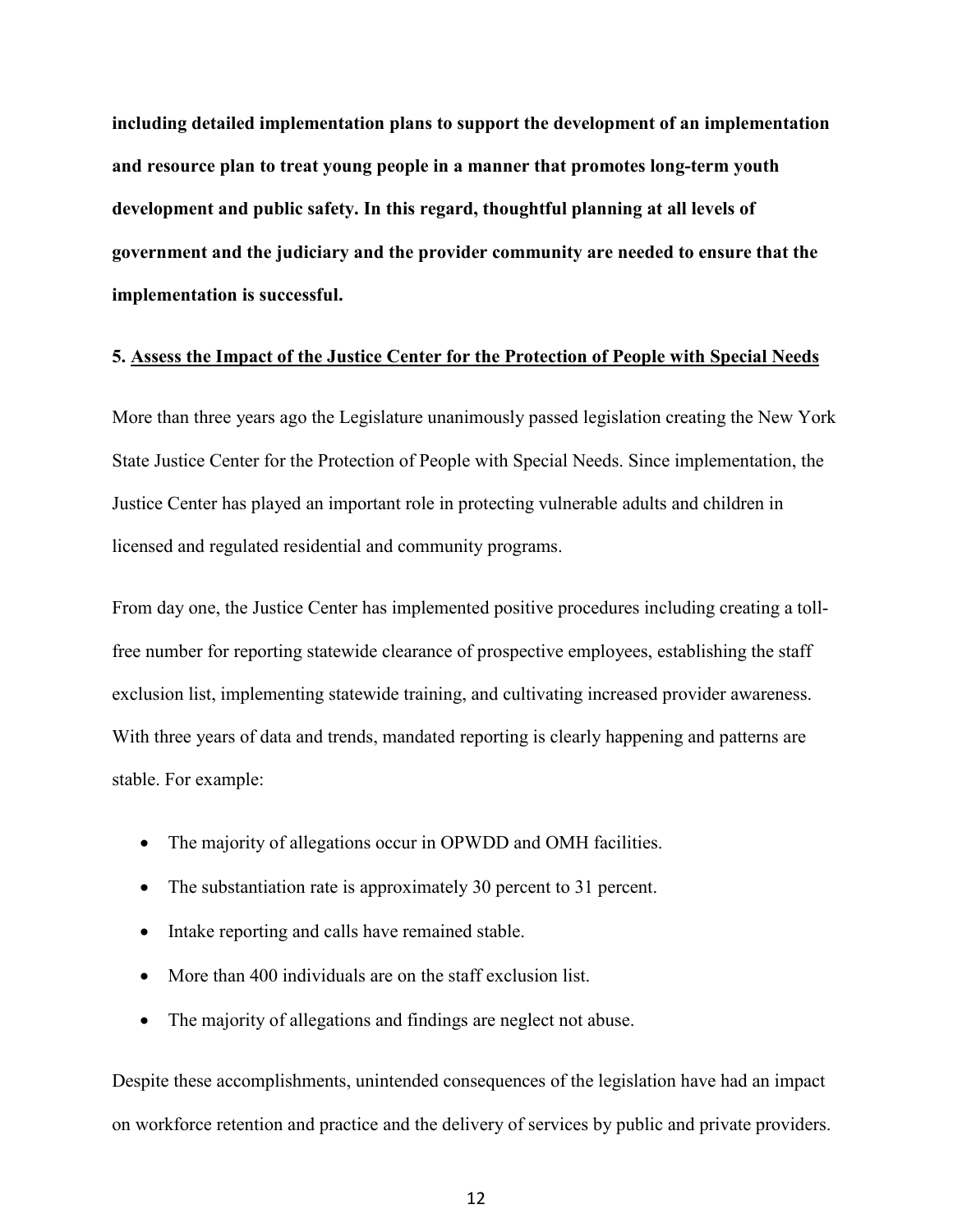With more than five years of data, information, and feedback, it is important to assess the impact of the legislation and identify areas of improvement that will improve client safety, worker retention, and public faith. We encourage a review of the legislation and its impacts upon client safety and protection, and worker retention.

## **5. Reinvestment**

We are appreciative of the legislature's continued commitment to reinvesting the money from bed closures in New York's psychiatric facilities and adding the funding back into community services. The community funding system is dramatically underfunded. We also thank Governor Cuomo and OMH Commissioner Sullivan for their continued commitment to this community funding. For every hospital bed that closes, there is \$110,000 added to the community mental health budget to spend in the priority areas around housing, peer services, family engagement, jail diversion and a myriad of other community based programs that help enhance individual recovery.

This year's budget proposes closure of 100 beds that would result in \$11 million added to community services. This would bring the total annualized reinvestment allocation to over \$100 million a year. MHANYS strongly support this investment.

# **We urge the legislature to support the proposed closure of the 100 psychiatric beds and insuring that this funding is reinvested into community support**

#### **7. Support and Expansion of Recovery Schools**

In his 2017 State of the [State,](https://www.governor.ny.gov/news/governor-cuomo-presents-26th-proposal-2017-state-state-sweeping-comprehensive-actions-combat) Governor Cuomo outlined a proposal to create New York's first recovery high schools in areas around the state that have been hit hardest by alcohol and drug addiction. According to the proposal, "Boards of Cooperative Educational Services " were designated to submit proposals to the Office for Alcoholism and Substance Abuse to establish the first schools, one upstate and one downstate, in partnership with local social service agencies. The new schools will be operated by the Board of Cooperative Educational Services, which are funded by sponsoring school districts. Enrollment will be open to all high school students with a diagnosis of a substance abuse disorder and a commitment to recovery. We applaud the leadership and hard work of Commissioner Arlene González-Sánchez and OASAS staff in developing the program design.